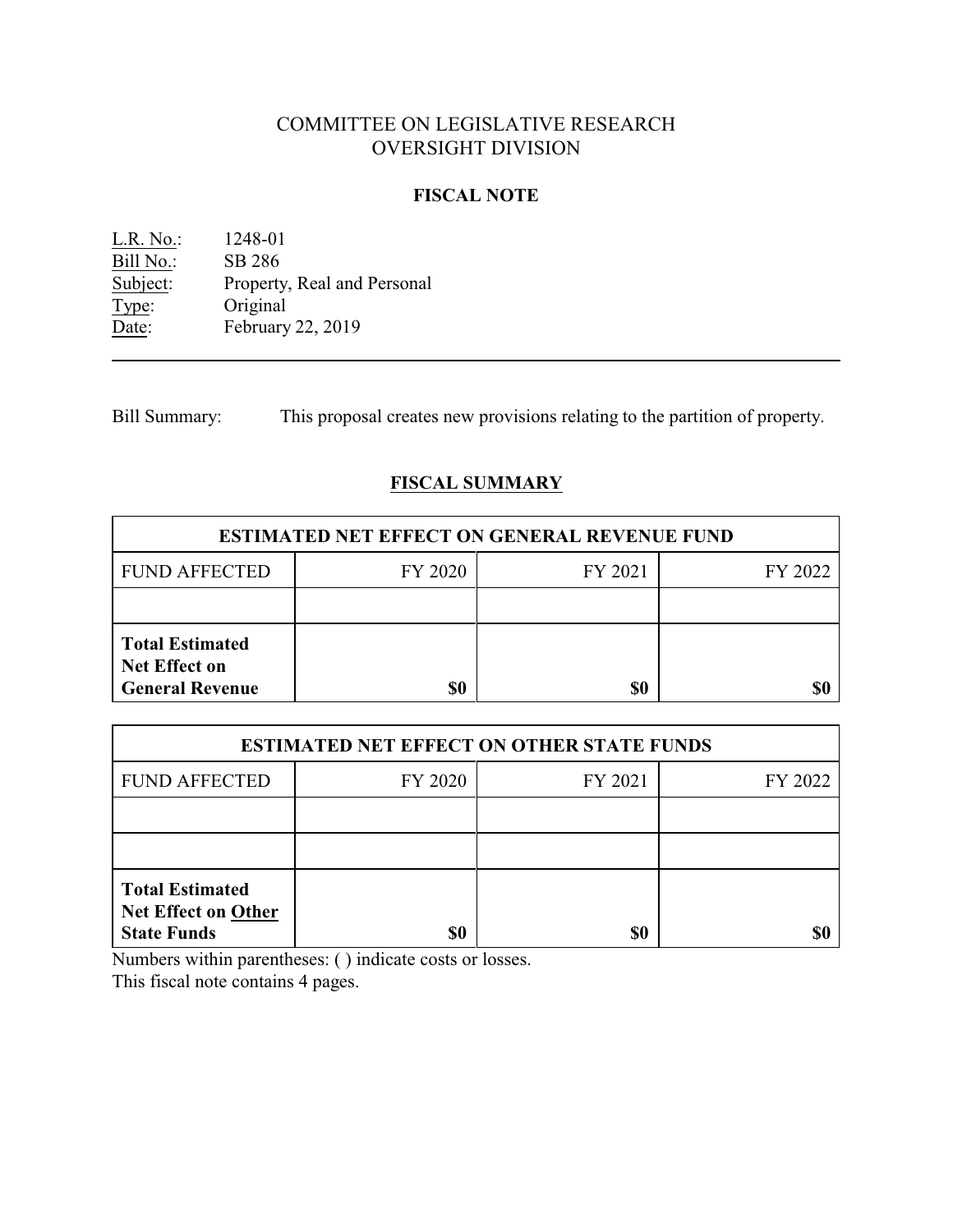L.R. No. 1248-01 Bill No. SB 286 Page 2 of 4 February 22, 2019

| <b>ESTIMATED NET EFFECT ON FEDERAL FUNDS</b>                        |         |         |         |  |
|---------------------------------------------------------------------|---------|---------|---------|--|
| <b>FUND AFFECTED</b>                                                | FY 2020 | FY 2021 | FY 2022 |  |
|                                                                     |         |         |         |  |
|                                                                     |         |         |         |  |
| <b>Total Estimated</b><br>Net Effect on All<br><b>Federal Funds</b> | \$0     | \$0     |         |  |

| <b>ESTIMATED NET EFFECT ON FULL TIME EQUIVALENT (FTE)</b>    |         |         |         |  |
|--------------------------------------------------------------|---------|---------|---------|--|
| <b>FUND AFFECTED</b>                                         | FY 2020 | FY 2021 | FY 2022 |  |
|                                                              |         |         |         |  |
|                                                              |         |         |         |  |
| <b>Total Estimated</b><br><b>Net Effect on</b><br><b>FTE</b> |         |         |         |  |

 $\Box$  Estimated Net Effect (expenditures or reduced revenues) expected to exceed \$100,000 in any of the three fiscal years after implementation of the act.

| <b>ESTIMATED NET EFFECT ON LOCAL FUNDS</b> |         |         |         |  |
|--------------------------------------------|---------|---------|---------|--|
| <b>FUND AFFECTED</b>                       | FY 2020 | FY 2021 | FY 2022 |  |
| Local Government                           | \$0     | \$0     | \$0     |  |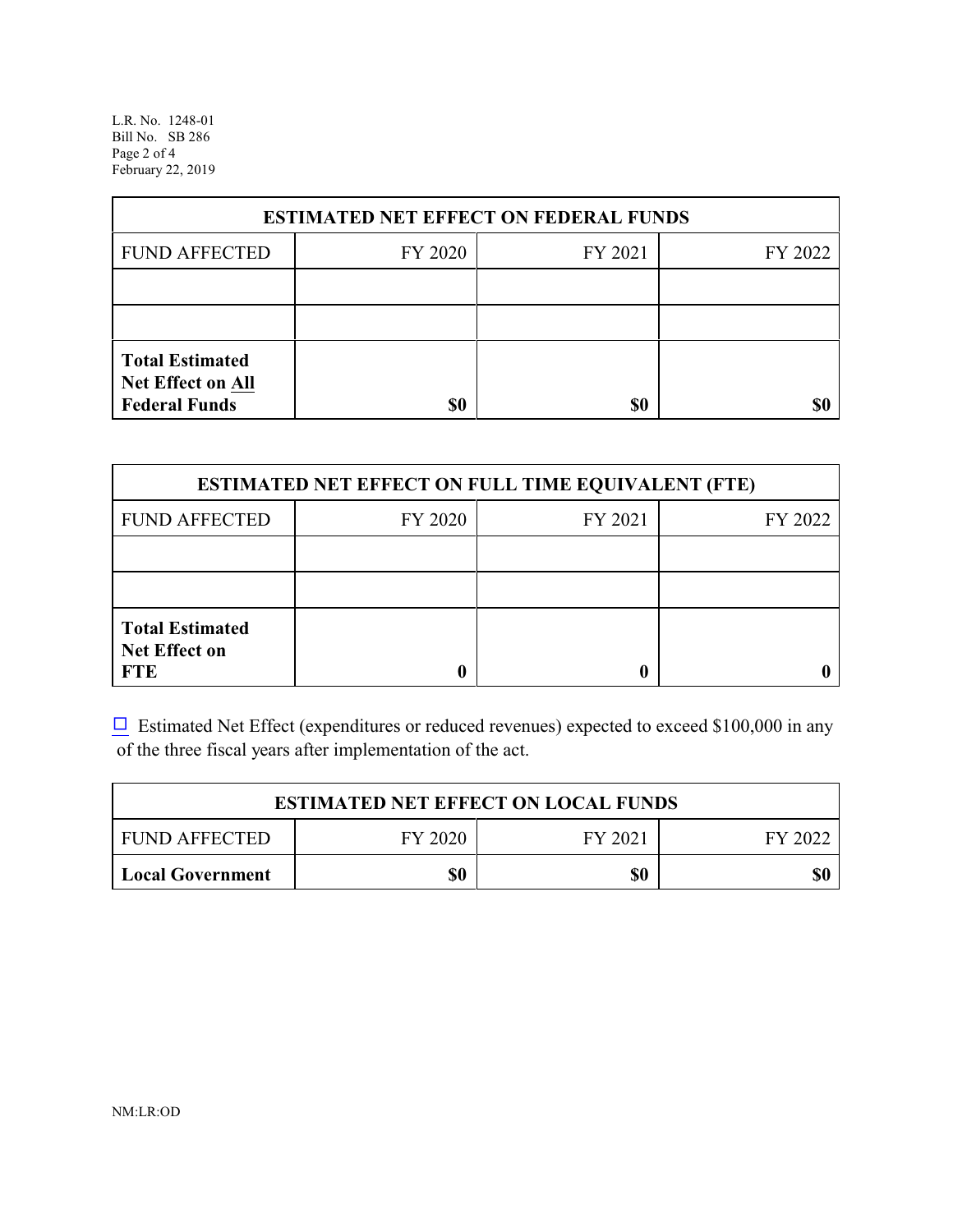L.R. No. 1248-01 Bill No. SB 286 Page 3 of 4 February 22, 2019

### **FISCAL ANALYSIS**

### ASSUMPTION

Officials at the **Office of the State Courts Administrator** and the **Department of Agriculture** each assume no fiscal impact to their respective agencies from this proposal.

**Oversight** notes that the Office of the State Courts Administrator and the Department of Agriculture each has stated the proposal would not have a direct fiscal impact on their organization. Oversight does not have any information to the contrary. Therefore, Oversight will reflect a zero impact on the fiscal note.

| FISCAL IMPACT - State Government | FY 2020<br>$(10 \text{ Mo.})$ | FY 2021    | FY 2022                       |
|----------------------------------|-------------------------------|------------|-------------------------------|
|                                  | $\underline{\underline{\$0}}$ | <u>\$0</u> | $\underline{\underline{\$0}}$ |
| FISCAL IMPACT - Local Government | FY 2020<br>$(10 \text{ Mo.})$ | FY 2021    | FY 2022                       |
|                                  | <u>\$0</u>                    | <u>\$0</u> | <u>\$0</u>                    |

#### FISCAL IMPACT - Small Business

No direct fiscal impact to small businesses would be expected as a result of this proposal.

#### FISCAL DESCRIPTION

The proposed legislation appears to have no direct fiscal impact.

This legislation is not federally mandated, would not duplicate any other program and would not require additional capital improvements or rental space.